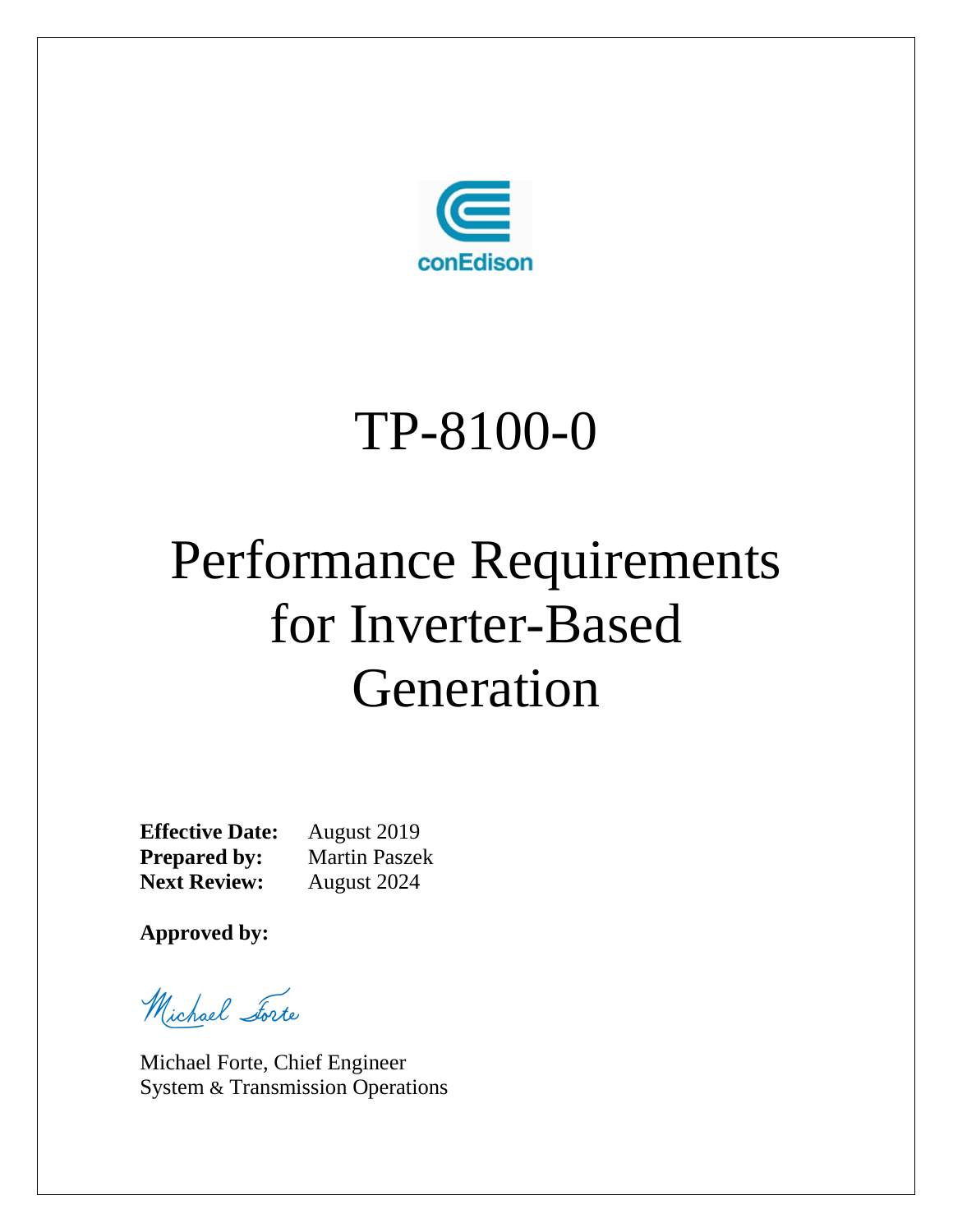# Table of Contents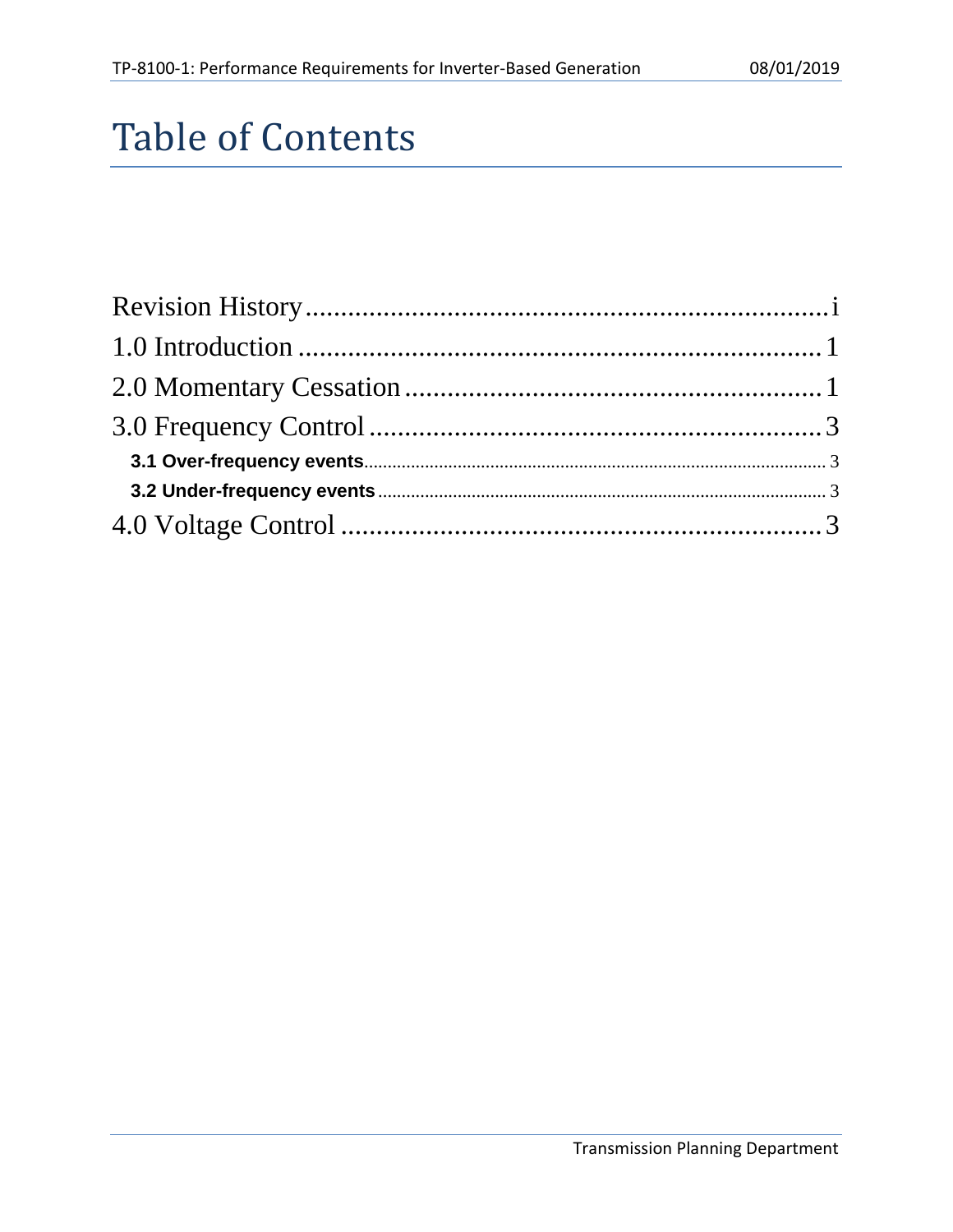# <span id="page-2-0"></span>Revision History

| <b>Version</b> | <b>Date</b>         | <b>Revisions</b>                   |
|----------------|---------------------|------------------------------------|
| 0              | 08/01/2019   Global | $\triangleright$ New Specification |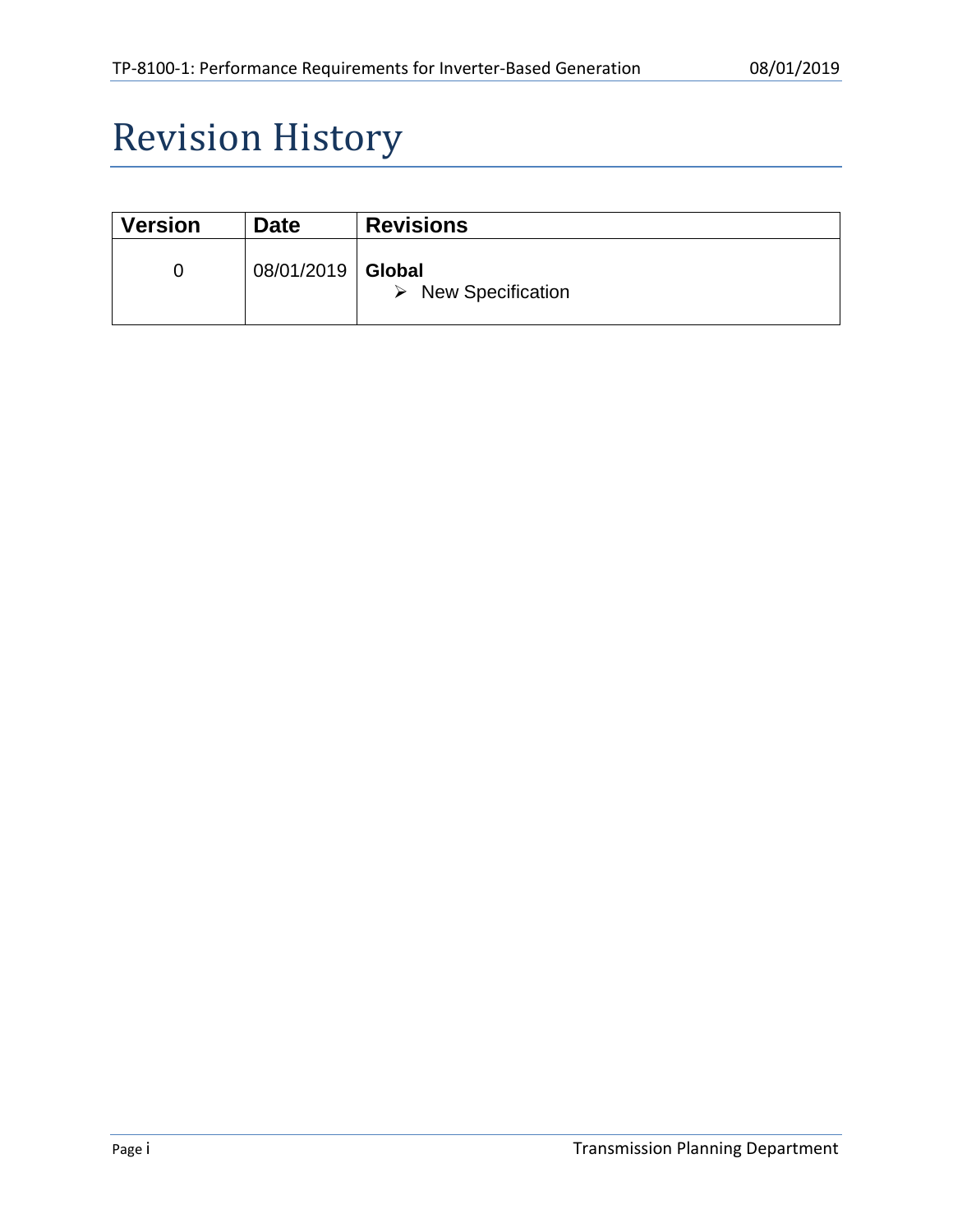# <span id="page-3-0"></span>1.0 Introduction

In conjunction with Specification TP-7100 *Transmission Planning Criteria* this specification describes Con Edison's Performance Requirements for Inverter-Based Generation interconnected with Con Edison's transmission system at 69 kV and above.

It is paramount that all resources connected to the Transmission System are capable of providing Frequency and Voltage control that support the reliability of the Transmission System.

*This procedure is relied upon for compliance with Public Service laws, rules, and/or regulations as documented in connection with the PSL §65(15) CEO Certification Project.*

### <span id="page-3-1"></span>2.0 Momentary Cessation

Momentary Cessation is when no current is injected into the Transmission System by the inverter during low or high voltage or frequency conditions outside the continuous operating range. Momentary Cessation is also known as "blocking".

Inverter-Based generation resources which are interconnected to Con Edison's Transmission System shall continue to inject current at the Point of Interconnection inside the "No Trip" zone of the frequency and voltage ride through curves of NERC Standard PRC-024 Attachment 1 (See Graph 1 and Graph 2).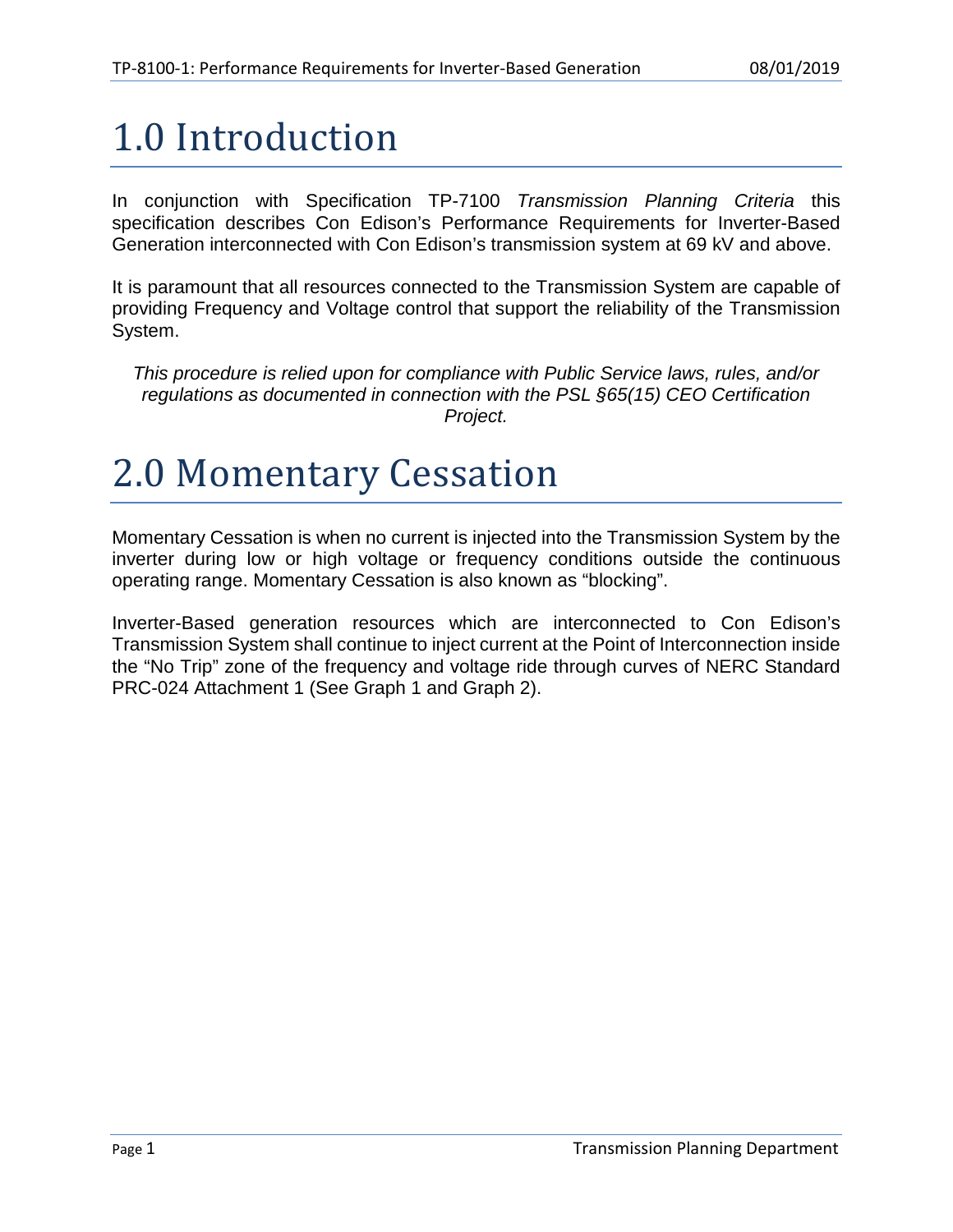

Graph 1: NERC Standard PRC-024 Voltage Ride-Through Requirements

Graph 2: NERC Standard PRC-024 Frequency Ride-Through Requirements